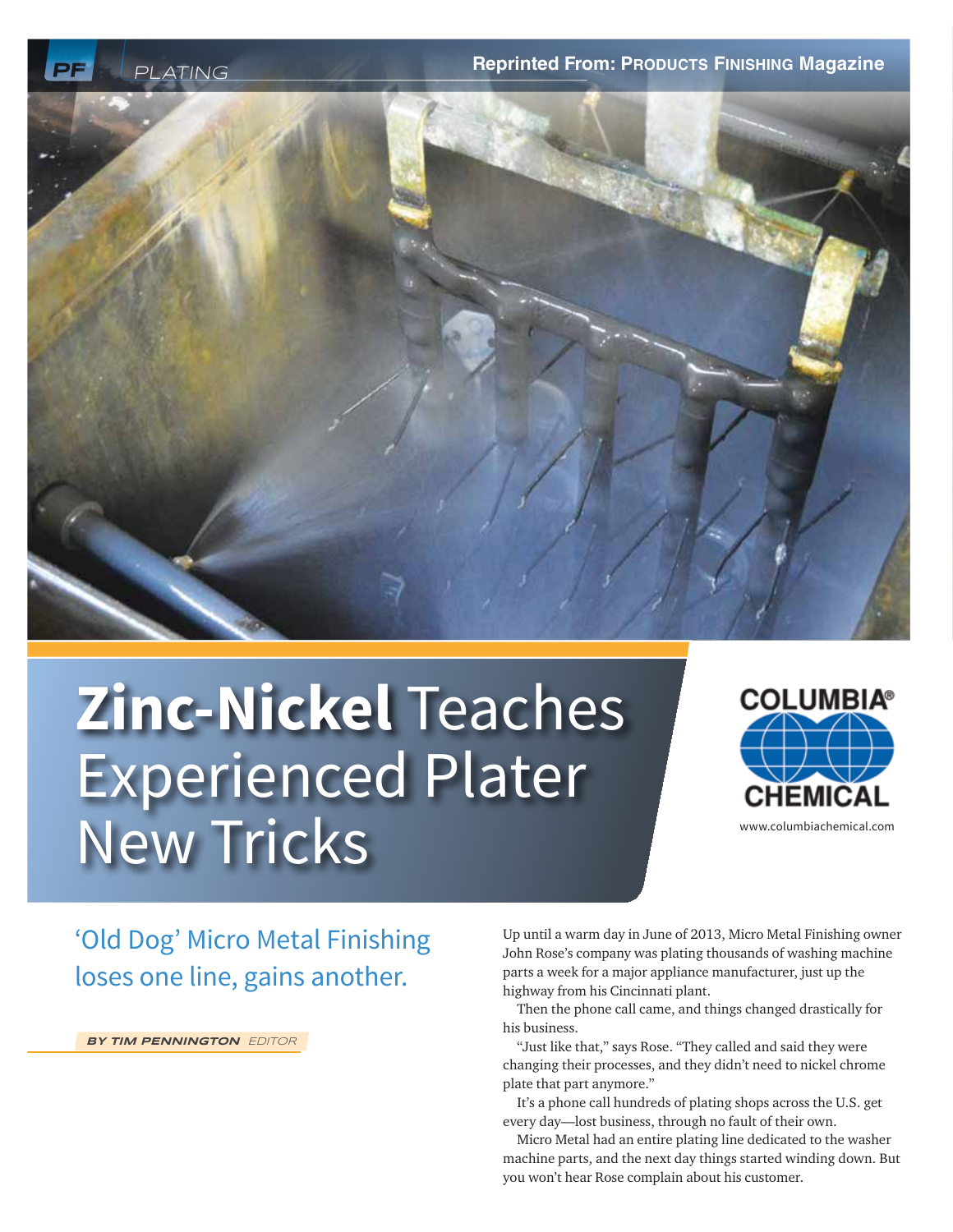"We benefitted for several years when they moved that plating work down from Michigan to us," he says. "It happens sometimes. There are no hard feelings because they were a good customer to us. But it didn't hide the fact that I had a plating line that stopped that quickly."

Unfortunately, the line was set up to exacting specifications from the customer—such as shrinking the chrome tanks and some other modifications—so that putting a different customer into the line would be difficult, to say the least.

"On this line we went from 100 percent appliance parts, to zero

percent of anything else," Rose says. "It wasn't almost overnight; we had a few weeks to close it up and finish parts, but there wasn't enough time to get another customer in to replace it right away."

# **Big Changes**

Obvious changes came to mind as Rose and his company sorted out what they needed to do, which was find a way to get the line back up and running. There were some layoffs of personnel, and a few veteran supervisors decided to retire, all gut-wrenching to Rose, but it was just another survival test for Micro Metal

Finishing, which has been plating since 1951.

Its mainstay was decorative chrome, Rose says, and the company got its start when it began plating seatbelts that were sold

Tests done by numerous labs and suppliers found that a scratch on a zinc-nickel component dropped the salt spray protection by less than 10 percent, which is considered tolerable.

through the Sears catalogue to consumers whose vehicles did not come with that safety equipment.

The shop has weathered significant changes in its customer base over the years—mainly automotive and some other safety fixtures—

> so it was back to the drawing board for Rose and his staff after their largest customer and almost half the sales pulled out.

It was at about the same time that Columbia Chemical now one of Micro Metal Finishing's main chemical suppliers—was starting to see a resurgence in the use of zinc-nickel for automotive coatings.

Brett Larick, president of Columbia Chemical, says that about 15 years ago, a large amount of zinc work left the plating industry and went to the organic side

of the coating industry, such as paint, zinc flake/dip-spin, powder coating and electrocoating.

But in recent years, the work is shifting back to the plating side, he says, with zinc-nickel becoming more popular—again—in the automotive industry.

"We are seeing a lot more need for zinc-nickel, especially in the assembled components such as fasteners, brackets and lighting components," Larick says. "The main reason is basic corrosion protection; zinc-nickel just gives the OEMs a better product."

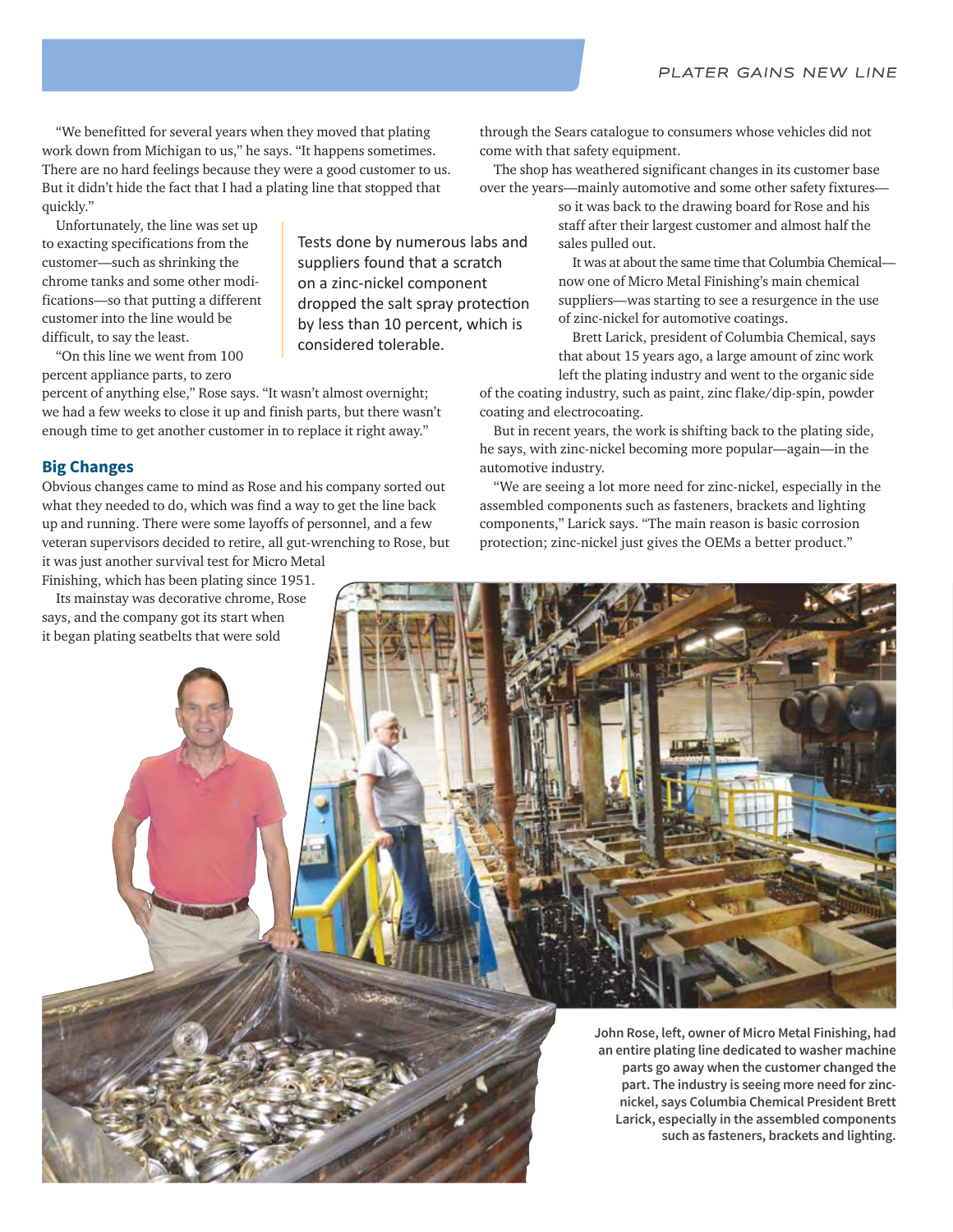# **Better Protection**

Although organic coatings can consistently provide more than 1,000 hours of salt spray protection, Larick says the automotive industry saw issues arise once the components were assembled and scratches were occurring in process, such as with bolts and nuts.

"Once a part gets scratched, that 1,000 hours gets cut down considerably," he says. "It became a real concern for the automotive industry and others who really needed that stringent corrosion protection."

Tests done by numerous labs and suppliers found that a scratch on a zinc-nickel component dropped the salt spray protection by less than 10 percent, which is considered tolerable, Larick says.

"It was a 40 to 50 percent drop on the organic coatings," he says. "That raised some eyebrows, and we started seeing the shift back to the plating."

So when Micro Metal Finishing began to assess what to do with its now quiet plating line, it connected with Columbia Chemical on the idea of converting the nickel chrome line to a zinc-nickel line to take advantage of that automotive demand.

The concept was inviting for Rose, especially since he could lose the hexavalent chromium tanks and the regulations that come with it, and move to a coating that seemed to be on a growth spurt.

In fact, Rose says estimates are that zinc-nickel plating market is growing at about 20 percent a year.

"Zinc is the workhorse that is out there now," Rose says. "And zinc-nickel is just an awesome alloy combination. Our zinc-nickel parts achieve 1,400 to 1,800 hours of salt spray; it is just an unbelievable alloy combination."

### **ARL Tests**

In tests conducted by the Army Research Laboratory at the Aberdeen Proving Ground in Maryland in 2010, electroplated zinc-nickel components that were post-treated with a trivalent chromate rinse from the production lines of a German automotive manufacturer

showed that "performance under accelerated corrosion conditions far exceeded expectations."

The study, conducted by Chris Miller, Brian Placzankis and Carl Handsy for the ARL, included parts—ranging from brackets to fluid lines and threaded couplers—that were rack or barrel plated with 0.2 – 0.5 mil zinc/ nickel, zinc or zinc/iron and post-treated with a version of tri-chromate process (TCP-MIL-DTL-5541,1 Type III) and were randomly taken from the assembly line floor of an automotive plant in Germany.

The parts were exposed to standard 5-percent NaCl salt fog, and samples were examined for red rust on any surface. Once rust appeared, samples were removed and the exposure time noted, the study authors said.

**Micro Metal follows the zinc-nickel plating process with a clear or black passivation layer, and then applies a high corrosion-resistant sealer.**



**The zinc-nickel plating racks enable Micro Metal Finishing to plate parts up to 50 inches long and 15 inches wide.**